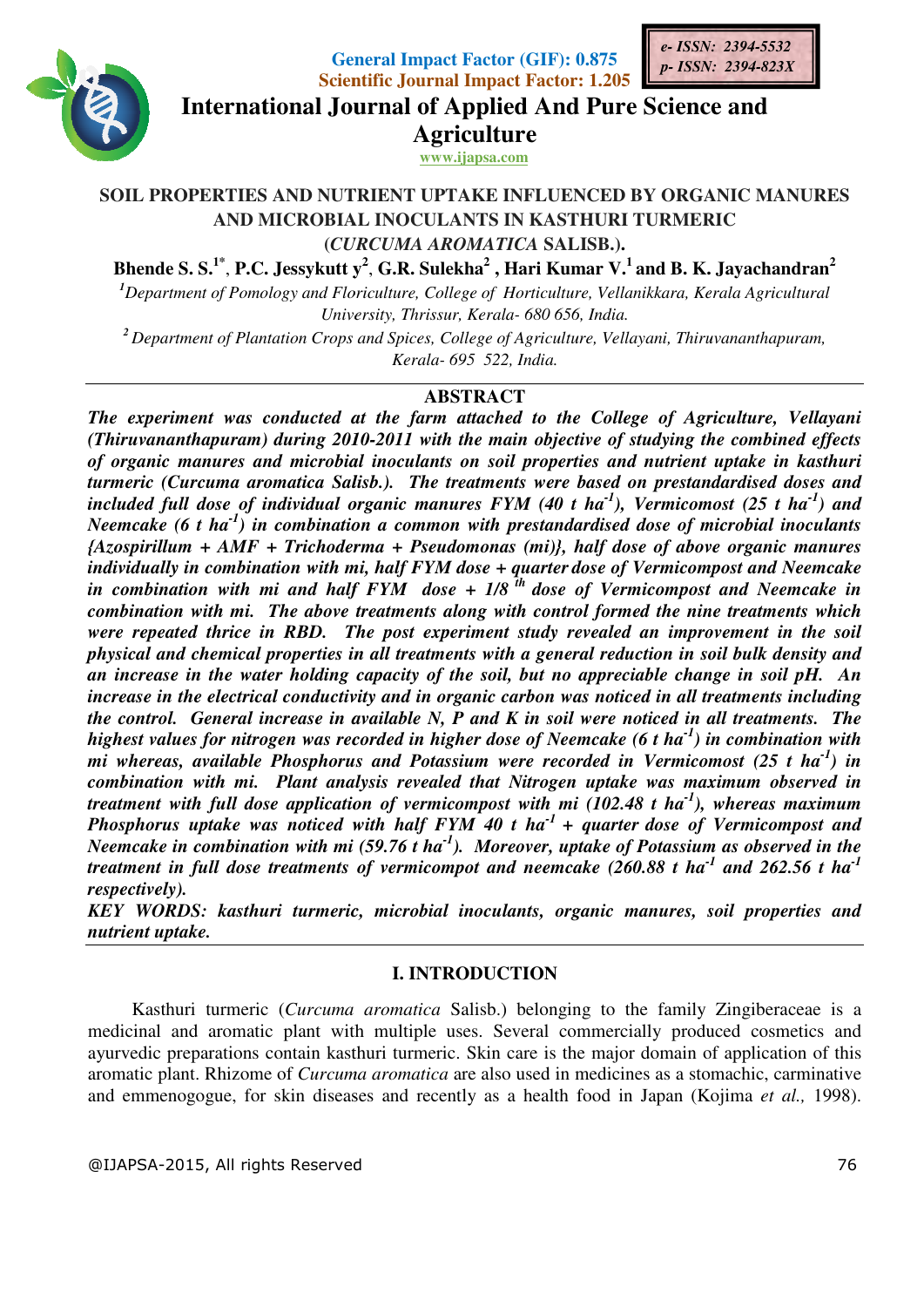### *International Journal of Applied and Pure Science and Agriculture (IJAPSA) Volume 01, Issue 11, [November - 2015] e-ISSN: 2394-5532, p-ISSN: 2394-823X*

Considering the world demand for organic food, the improvement of soil health and productivity and the availability of local resources, the organic farming practice can be encouraged. Our farmers can take advantage of this opportunity presently available in the international market by offering organically produced spice, aromatic and medicinal products. Use of biofertilizers for crop production is gaining momentum as they are environmentally safe when compared to chemical fertilizers. Though organic manures have beneficial effects on soil health and crop productivity, their limited nutrient content and requirement in large quantity is a constraint for their wider usage. Dwindling availability and huge cost of bulky organic manures warrants the need for reducing their quantity through appropriate substitutes. As a cost effective supplement to chemical fertilizers and as a renewable energy source, microbial inoculants can economize the high investment needed for fertilizer usage of N and P (Pandey and Kumar, 2002). Microbial inoculants like *Azospirillum*, *Phosphobacteria* and AMF are capable of enhancing the fertilizer use efficiently, soil fertility status and thus help in improving the yield and quality of crops. The experiment was undertaken with the main objective of studying the combined effects of organic manures and microbial inoculants on soil properties as well as uptake of major plant nutrients in kasthuri turmeric (*Curcuma aromatica* Salisb.).

### **II. MATERIALS AND METHODS**

The field experiment was conducted at the farm attached to the College of Agriculture, Vellayani, Thiruvananthapuram, Kerala. The area is situated at 8° 30' North latitude and 76° 54' East longitude at an altitude of 29 m above MSL during May 2010 to January 2011. The soil of the experimental site belongs to Vellayani series which comes under the Order Oxisol. The soil type was type was red loam with bulk density  $1.28 \text{ Mg m}^3$ , Water holding Capacity  $22.11 \text{ %}$ , pH 6.50, EC 0.22 d S m<sup>-1</sup>, organic carbon 0.82 %, available N, P and K were 233.35 kg ha<sup>-1</sup>, 57.01 kg ha<sup>-1</sup> and 371.28 kg ha<sup>-1</sup> respectively. The treatments consist of different combinations of three organic manures and four microbial inoculants. The treatments were  $M_1 d(T_1)$  - FYM 40.0 t ha<sup>-1</sup> + mi,  $M_2$  d (T<sub>2</sub>) - Vermicompost (VC) 25.0 t ha<sup>-1</sup> + mi, M<sub>3</sub> d (T<sub>3</sub>) - Neemcake (NC) 6.0 t ha<sup>-1</sup> + mi, M<sub>1</sub>  $d/2$  (T<sub>4</sub>) - FYM 20.0 t ha<sup>-1</sup> + mi, M<sub>2</sub> d/2 (T<sub>5</sub>) - Vermicompost 12.5 t ha<sup>-1</sup> + mi, M<sub>3</sub> d/2 (T<sub>6</sub>) - Neemcake 3.0 t ha<sup>-1</sup> + mi, M<sub>4</sub> d (T<sub>7</sub>) - FYM 20.0 t ha<sup>-1</sup> + VC 6.25 t ha<sup>-1</sup> + NC 1.5 t ha<sup>-1</sup> + mi, M<sub>4</sub> d/2 (T<sub>8</sub>) - FYM 20.0 t ha<sup>-1</sup> + VC 3.125 t ha<sup>-1</sup> + NC 0.75 t ha<sup>-1</sup> + mi and M<sub>0</sub> d<sub>0</sub> (T<sub>9</sub>) - Absolute control with no organic manures and microbial inoculants. The experiment was laid out in a randomized block design with nine replications. IISR accession of kasthuri turmeric were used as a planting material. Full dose of organic manures as per the treatments were applied as basal dose at the time of planting. Commercial inoculum of AMF 2-3 g per pit was applied at the time of planting. In the case of *Trichoderma*, slurry was prepared by dissolving 20 g in 1 liter of water. *Azospirillum* was mixed with the organic manures in a ratio of 1:25 and applied. Two per cent suspension of *Pseudomonas* was applied as soil drenching. The crop was harvested when the above ground portion were completely dried up (at around 230 days after planting). Observations for soil physical and chemical characters were recorded before planting and immediately after the harvest whereas, uptake of major plant nutrients were recorded at the time of harvest. Bulk density and water holding capacity were determined by core and undisturbed core sample method, respectively (Gupta and Dakshinamoorthy, 1980). Soil pH was determined by pH meter with electrodes, soil electrical conductivity was read in Electrical conductivity meter. Soil organic carbon was estimated by Walkley and Black's rapid titration method. Available Nitrogen in soil was determined by Alkaline permanganate method (Subbiah and Asija, 1956) whereas, available phosphorus in the soil was determined by Bray No.1 method using spectrophotometer. Available potassium was extracted using Neutral normal ammonium acetate and available K was read in Flame photometer. Nitrogen uptake was estimated by Microkjeldahl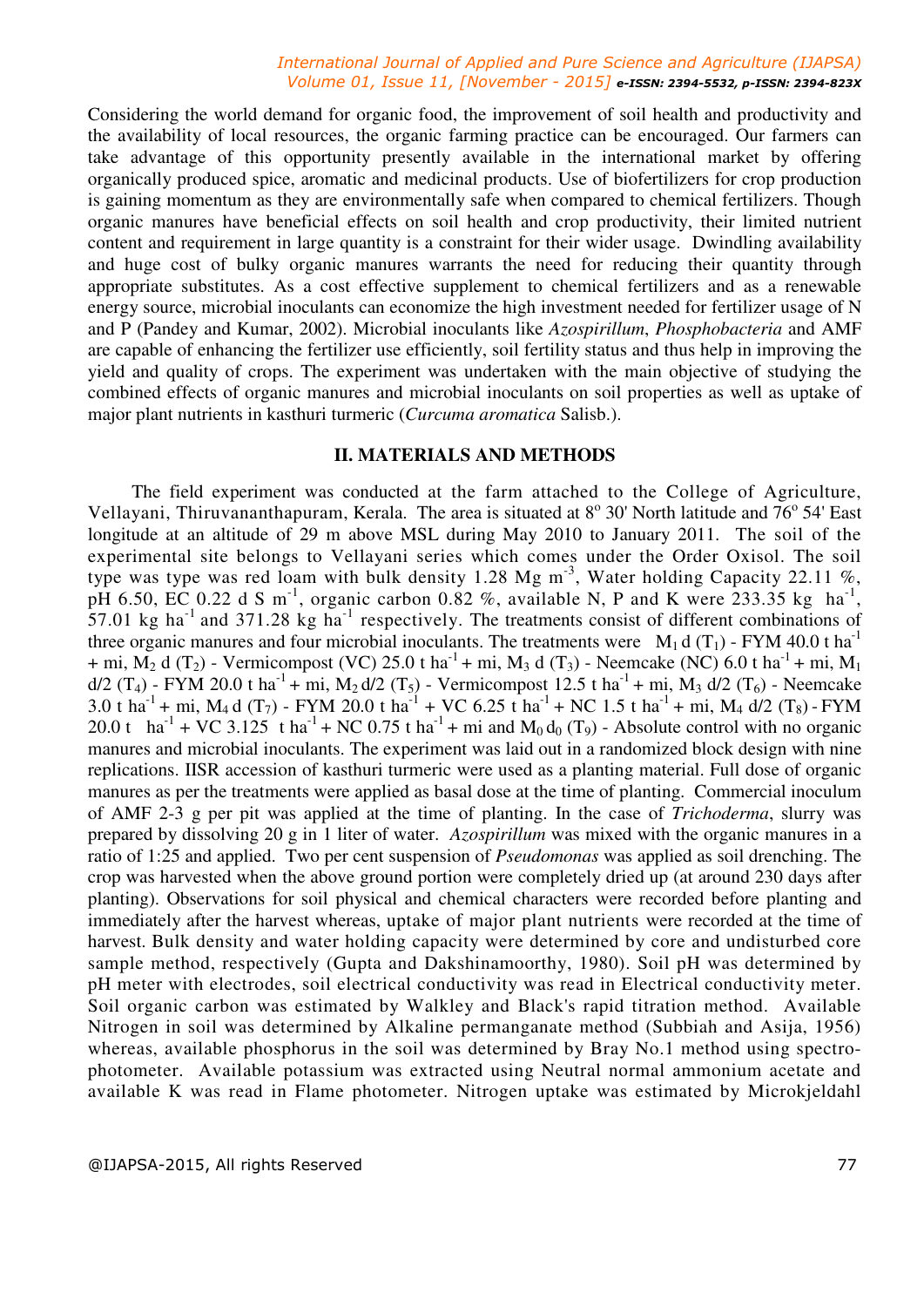#### *International Journal of Applied and Pure Science and Agriculture (IJAPSA) Volume 01, Issue 11, [November - 2015] e-ISSN: 2394-5532, p-ISSN: 2394-823X*

method, uptake of P was dertermined colorimetrically by Vanedomolybdo phosphoric yellow colour method and K was estimated using flame photometer and expressed in percentage (Piper, 1967). The experimental data were analysed by applying the analysis of variance technique as applied to Randomised Block Design (Panse and Sukhatme, 1985).

### **III.RESULTS AND DISCUSSION**

#### **SOIL PHYSICAL AND CHEMICAL PROPERTIES:**

#### **Soil Bulk density, Water holding capacity, pH, EC and Organic carbon:**

After the experiment an improvement in the soil physical and chemical properties was recorded in all treatments, but significant differences were not recorded among the different treatments. A general reduction in soil bulk density and an increase in the water holding capacity of the soil was recorded in all treatments after the experiment. However, a significant difference among the treatments was not noticed. Soil pH range of the experimental field remained same after the experiment (6.38-6.59), while an increase in the electrical conductivity was noticed in all the treatments. An increase in organic carbon was noticed in all treatments including control  $(M_0 d_0)$  after the experiment.

# **Available N, P and K (kg ha-1):**

After the experiment a significant increase in soil N has been recorded by different treatments over control. Highly significant effect was brought about by full dose application of neemcake + mi  $(M_3 d)$  and full dose of FYM + mi (Table 1). Lower dose of organic manures led to a lesser increment in available soil N. Increase in N availability in neemcake treatment may be due to higher N content and its gradual mineralization process. FYM along with microbial inoculants  $(M_1)$ d) also play a vital role in increasing the N, P and K availability in the soil by direct contribution as well as indirectly by influencing chemical transformation reaction and microbial activity.

No significant difference in the available P and K content was noticed among the treatments after the experiment. However, after the experiment an increase in P and K content was there in all treatments including control. Substantial increase in soil P and K content was made by vermicompost and neemcake + mi  $(M_2 d$  and  $M_3 d)$ . Combined application of organic manures + mi  $(M_4 d)$  also increased the P and K availability in the soil (Table 1). Higher P content in vermicompost due to increased phosphatase activity from the direct action of gut enzymes and indirectly by the stimulation of microorganisms as been reported by Edward and Burrows (1988). Nirmalatha (2009) reported that in kasthuri turmeric available soil P and K content was significantly superior when vermicompost 25.0 t ha<sup>-1</sup> was applied. The timely and regular cultural practices including mulching might have contributed to an increased N, P and K content in the control also, though the increase is not substantial.

### **UPTAKE OF MAJOR PLANT NUTRIENTS:**

The uptake of nutrients is primarily a function of total biomass production and nutrient content at cellular level.

# **Uptake of N, P and K (kg ha-1):**

Highest N uptake was observed with full dose application of vermicompost, neem cake and combination application (M<sub>2</sub> d, M<sub>3</sub> d and M<sub>4</sub> d) (102.48 kg ha<sup>-1</sup>, 93.54 kg ha<sup>-1</sup> and 88.19 kg ha<sup>-1</sup> respectively) (Table 2). Increase in the soil N availability due to the application of organic manures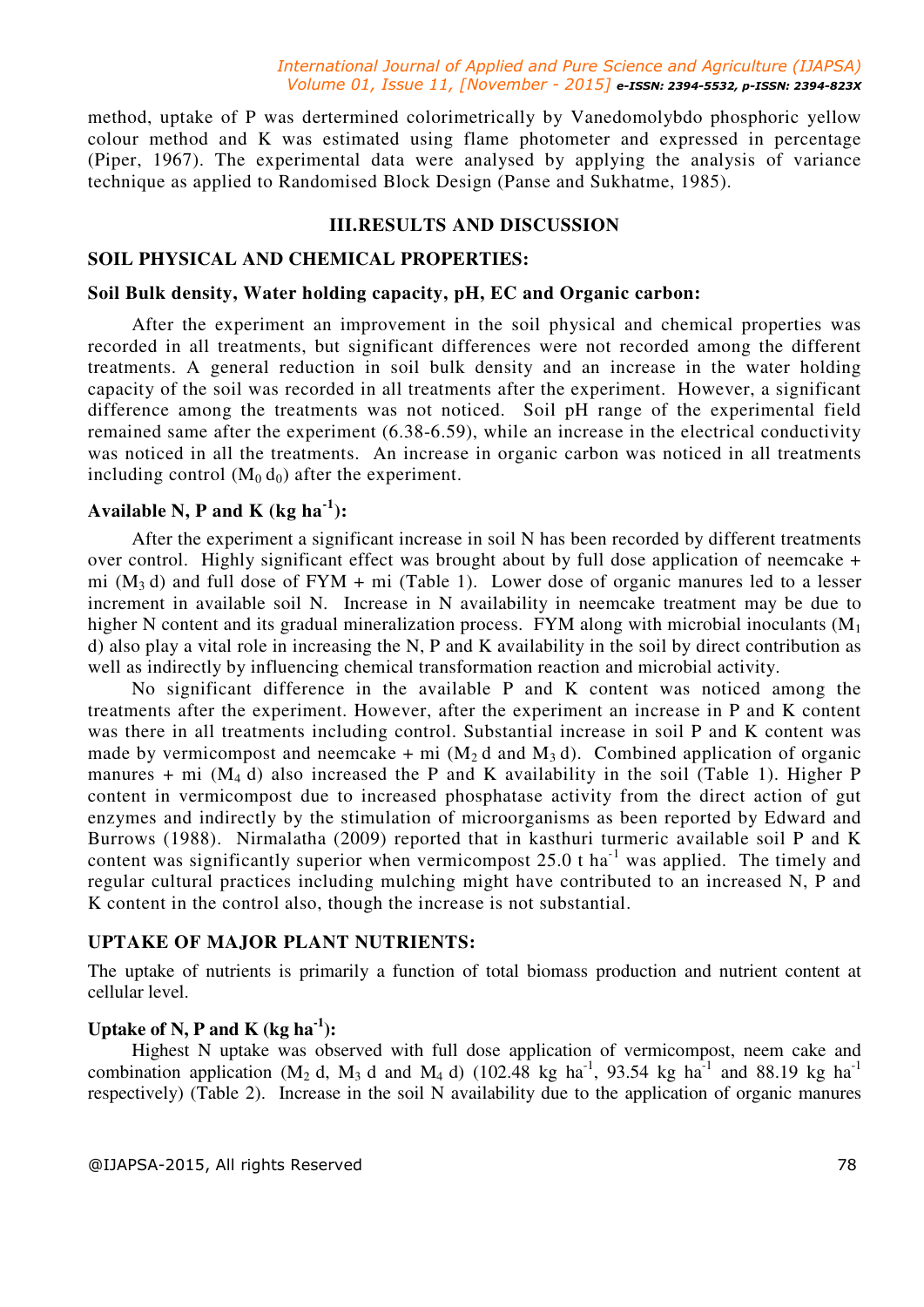#### *International Journal of Applied and Pure Science and Agriculture (IJAPSA) Volume 01, Issue 11, [November - 2015] e-ISSN: 2394-5532, p-ISSN: 2394-823X*

and microbial inoculants might have led to higher N uptake. Improvement in major and minor nutrient content in the soil by the use of organic manures has been reported by many scientists (Johnkutty and Menon, 1981; Jenkinson *et al*., 1985). Significant increase in soil N by the incorporation of vermicompost into soils has been reported by Sreenivas *et al*. (2000). The ability of microbial inoculants to mobilize soil nutrient is well documented. In the present study combined application of *Pseudomonas*, *Azospirillum*, *Trichoderma* and AMF was adopted in all treatments. Increase in total N in soil by the combined application of *Azospirillum*, *Trichoderma* and *Pseudomonas* has been reported by Parmar and Dadarwal (1999). According to them the biological N-fixation carried out by *Azospirillum* was responsible for increase in total N content. They also reported the possibility of increased N-fixation by *Azospirillum* sp. with the aid of other agriculturally important microorganisms when inoculated combined. According to them some PGPB secrete some molecules acting as inducers/signals to help the process of N- fixation. Full dose FYM was not as effective as neem cake and vermicompost probably due to comparatively lesser nutrient content and difference in the nutrient release pattern. When the organic manure quantity was reduced to half a reduction in N uptake was noticed probably due to lesser availability of nitrogen compared to higher dose. Increased uptake of N with higher dose of organic manure has been reported by several workers Sudha and Chandani (2002), Preetha *et al*. (2005).

Significantly superior P uptake was noticed with full dose application of organic manures  $(M_1 d,$  $M_2$  d,  $M_3$  d and  $M_4$  d) with the combined application recording the highest value (M<sub>4</sub> d) (59.76 kg ha<sup>-1</sup>). Lower dose of organic manures though with microbial inoculants, recorded lower uptake of P (Table 2). The organic acids produced from the degradation of organic materials might have resulted in the solubility and release of native P to result in higher P uptake. High P uptake is also attributable to the increased P mobilization by the action of microbial inoculants. The combination of *Trichoderma*, *Pseudomonas* and AMF can strongly influence the soil phosphorus content and *Pseudomonas* sp. is an efficient solubilizer of complex phosphates releasing inorganic phosphates as reported by Sumathi *et al*. (2011) in turmeric.

 Application of organic manures like neemcake and vermicompost along with microbial inoculants either singly or in combination  $(M_1 d, M_2 d, M_3 d$  and  $M_4 d$ ) had significant influence on the uptake of K as observed from the present study. Uptake of Potassium as observed highest in the treatments full dose of vermicompost  $(25 \text{ t ha}^{-1})$  and full dose of neemcake  $(6 \text{ t ha}^{-1})$  in combination with mi (260.88 kg ha<sup>-1</sup> and 262.56 kg ha<sup>-1</sup> respectively) (Table 2). The effect of vermicompost on plants are not solely attributed to the quantity of mineral nutrition provided but also to its other growth regulating components such as plant growth hormones and humic acids (Arancon and Edwards, 2005). According to Samson and Visser (1989), humic substances modify membrane bound ATPase activity and the relation between membrane ATPase activity, H+ extrusion and the ion uptake suggested that humic substance influence active uptake of potassium by interfering with specific ion carrier. The increase in K availability and uptake in full dose of neemcake applied plants may be due to the action of microbial inoculants particularly *Pseudomonas sp*. Improved bioavailability of N, P and K in soil by the application of neemcake and microbial inoculants has been reported by Murugan *et al*. (2011) in black gram.

Full dose application of organic manures registered comparatively higher K uptake than lower doses. Reduced quantity recorded lesser uptake. As in the case of N and P, the increased uptake of K is also related to its increased availability. In the study, it was noticed that full dose application of organic manures along with microbial inoculants registered higher available K and reduction in the quantity showed a corresponding reduction in the soil available K. Similar trend noticed in the uptake also, is in agreement with the above observation. Sharma and Mittra (1991) reported increased K uptake with higher doses of organic manure.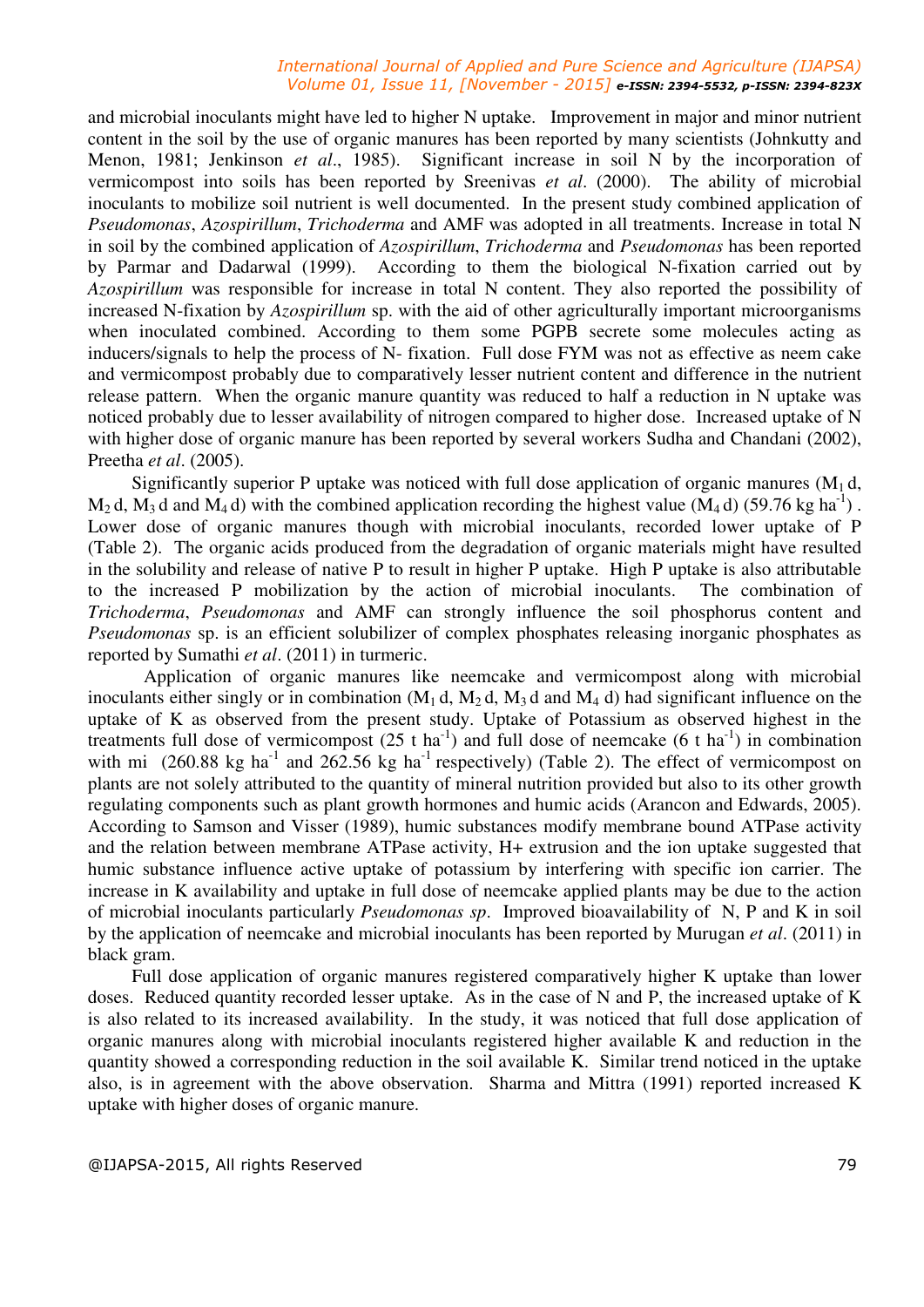#### **IV. CONCLUSION**

After the experiment a general improvement in soil physical and chemical properties were recorded in all treatments. General increase in available N, P and K was noticed in all treatments with highest values in higher doses of organic manures  $(M_3 d, M_2 d, M_1 d$  and  $M_4 d$ ) applied treatments. Higher N, P and K uptakes were noticed with full dose application of organic manures ( $M_1$  d,  $M_2$  d,  $M_3$ ) d and M4 d). Lower dose of organic manures though with microbial inoculants, recorded lower uptake of N, P and K.

#### **BIBLIOGRAPHY**

- [1] Arancon, N.Q. and Edwards, C.A. 2005. Influences of vermicomposts on field strawberries: Part 2.
- [2] Effects on soil microbiological and chemical properties. *Bioresource Technol*. 97: 831-840.
- [3] Edwards, C. A. and Burrows, I. 1988. The potential of earthworm composts as plant growth media. In: Neuhauser, C. A. (ed.), *Earthworms in Environmental and Waste Management.* SPB Academic Publication. b.v., Netherlands, pp. 211-220.
- [4] Gupta and Dakshinamoorthi, C. 1980. *Procedures for Physical Analysis of Soil and Collection of Agrometeorological Data*. Indian Agricultural Research Institute, New Delhi, 293p.
- [5] Jenkinson, D.S., Fox, R.H., and Rayner, J.H. 1985. Interactions between fertilizer nitrogen and soil nitrogen-the so called 'Priming Effect' *J.Soil Sci*. 36: 425-444.
- [6] Johnkutty, I. and Menon, P.K.G. 1981. Permanent manorial experiments-emphasizing manure-cum-fertilizer approach*. Farmers and Parliament* 16(3): 23-28.
- [7] Kojima, H.T., Yanai, T., and Toyota, A., 1998. Essential oil constituents from Japanese and Indian *Curcuma aromatica* rhizomes *Planta. Medica*. 64: 380-381.
- [8] Murugan, R., Chitraputhirapillai, S., Niemsdorff, P. U., and Nanjappan, K*.* 2011. Effects of Combined Application of Biofertilisers with Neem Cake on Soil Fertility, Grain Yield and Protein Content of Black Gram (*Vigna mungo* (L.) Hepper). *Wld. J. of Agric. Sci*. 7 (5): 583-590.
- [9] Nirmalatha, J.D. 2009. Standardization of organic manures and effect of microbial inoculants on growth, yield and quality of kasthuri turmeric (*Curcuma aromatica* Salisb.) Ph.D. (Hort.) thesis, Kerala Agricultural University, Thrissur, 270p.
- [10] Pandey, V. and Kumar, D. 2002. Biofertilizers for sustainable agriculture. *Agric. Today* 5:44-47.
- [11] Panse, V.G. and Sukhatme, P.V. 1985. *Statistical Methods for Agricultural Workers* (4<sup>th</sup> Ed.). Indian Council of Agricultural Research, New Delhi, 347p.
- [12] Parmar and Dadarwal (1999). Parmar, N. and Dadarwal, K.R. (1999). Stimulation of nitrogen fixation and induction of flavonoid like compounds by rhizobacteria. *J.Appl. Microbiol.* 86(1): 36-44.
- [13] Piper, C.S. 1967. *Soil and Plant Analysis*. Asia Publishing House, Bombay, 368p.
- [14] Preetha, D., Sushama, P.K., and Marykutty, K.C. 2005. Vermicompost + inorganic fertilizers promote yield and nutrient uptake of amaranth *(Amaranthus tricolor* L.). *J. of Trop. Agric*. 43 (1-2): 87-89, 2005.
- [15] Samson, G. and Visser, S.A. 1989. Surface active effects of humic acids on Potato cell membrane properties. *Soil Biol. Biochem*. 21: 343-347.
- [16] Sharma, A.R. and Mittra, B.N. 1991. Direct and residual effects of organic materials and phosphorus fertilizer in rice based cropping system. *Indian J. Agron.* 36: 299-303.
- [17] Sreenivas, C., Muralidhar, S., and Rao, M.S. 2000. Vermicomposts: a viable component of IPNSS in nitrogen nutrition of ridge gourd. *Ann. of Agric. Res.* 21: 108-113.
- [18] Subbiah, B.V. and Asija, G.L. 1956. A rapid procedure for estimation of available nitrogen in soils. *Curr. Sci.* 25: 259-260.
- [19] Sudha, B. and Chandini, S. 2002. Nutrient management in rice *(Oryza sativa* L.) *J. of Trop. Agric*. 40: 63-64.
- [20] Sumathi, C. S., Ramesh, N., Balasubramanian, V., and Rajesh Kannan, V. 2011. Microbial bioinoculant potential on turmeric (*Curcuma Longa* L.) growth improvement under tropical nursery conditions. *Asian J. Exp. Biol. Sci.* 2(4): 612-62